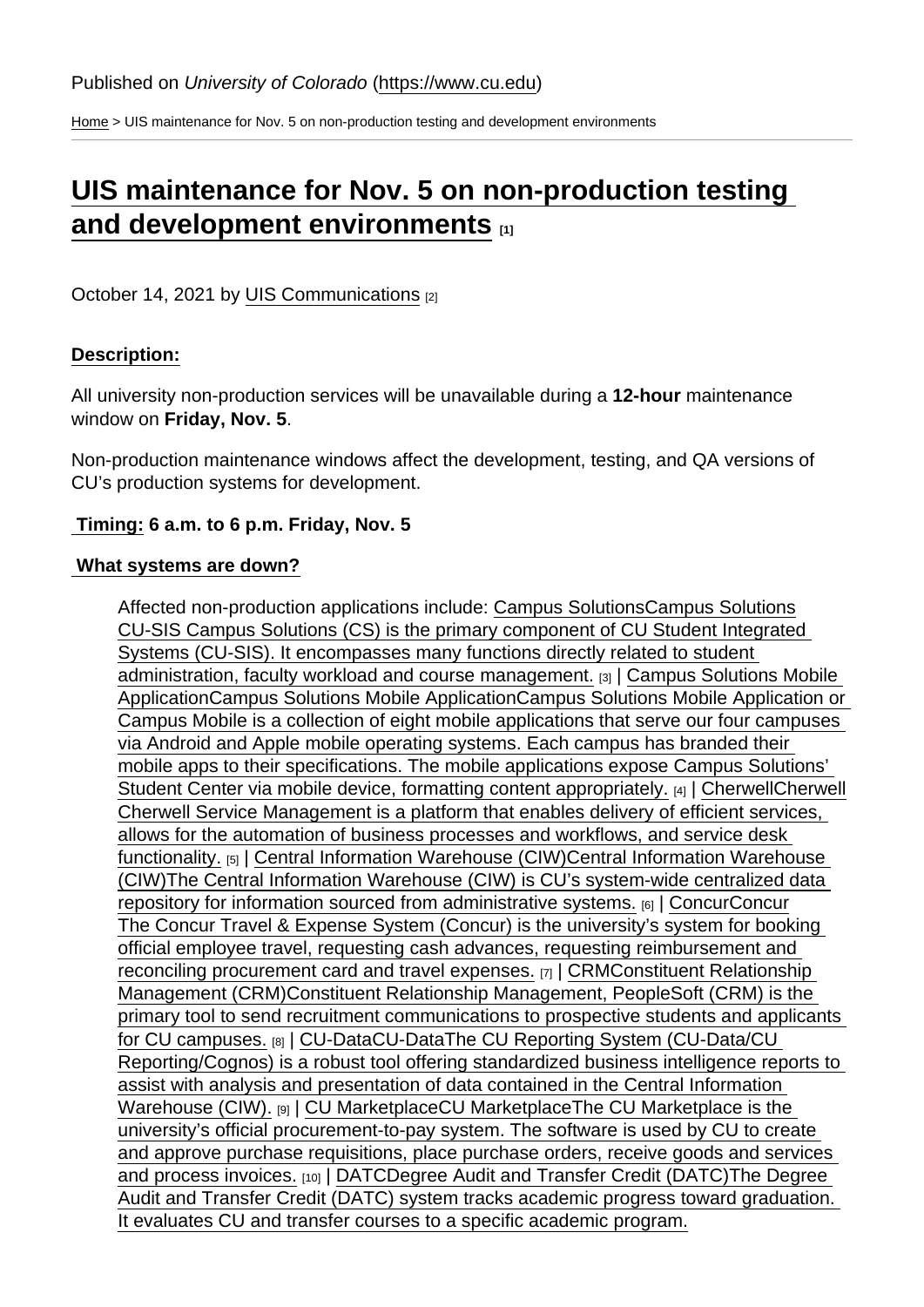[11] | [Web Performance MonitoringW](https://www.cu.edu/uis-glossary/web-performance-monitoring)eb Performance MonitoringAutomatically monitors web-based internal and external applications for performance issues, such transaction responsiveness, speed and bottlenecks, to ensure optimal performance for end users. [12] | [Enterprise PortalE](https://www.cu.edu/uis-glossary/enterprise-portal)nterprise PortalEnterprise Portal is the main point of entry for selfservice applications for students, faculty and staff. It is sometimes called CU Resources, MyCUInfo, myUCCS Portal or CU Access. [13] [eRA](https://www.cu.edu/uis-glossary/era)eRAThe Electronic Research and Administration (eRA) system automates processes the university uses to apply for research grants and other funding. The interface with HCM shares information related to payroll, benefits and other activities. [14] | [FIN](https://www.cu.edu/uis-glossary/fin)FINThe PeopleSoft Finance System (FIN) is a Web-based application that allows CU employees to perform the tasks needed to manage financial information. [15] | [Grants](https://www.cu.edu/uis-glossary/grants) GrantsThe PeopleSoft Enterprise Grants Management is a Web-based solution that manages the full life cycle of research administration, including proposal generation, transitioning proposals into awards, award tracking, facilities and administration processing, comprehensive bill generation, and financial reporting. [16] [|HCMH](https://www.cu.edu/uis-glossary/hcm)CMHuman Capital Management (HCM) software is used for core human resources, payroll and benefits, and other HR-related activities.  $[17]$ [ImageNow](https://www.cu.edu/uis-glossary/imagenow)ImageNowImageNow software enables users to secure and access business content in any format across its entire lifecycle for instant, precise visibility within a business process. [18] | [Integration GatewayI](https://www.cu.edu/uis-glossary/integration-gateway)ntegration GatewayIntegration gateway is a platform that manages the receipt and delivery of messages passed among systems through PeopleSoft Integration Broker. [19] | [My LeaveM](https://www.cu.edu/uis-glossary/my-leave)y LeaveMy Leave is used to collect, review and approve employee time and leave information. [20] | [OnBaseO](https://www.cu.edu/uis-glossary/onbase)nBase OnBase is a document management solution that secures business content in a centralized, secure location that is easily accessed from any device or location. [21] | [Parchment](https://www.cu.edu/uis-glossary/parchment)ParchmentParchment is a digital credential service, allowing learners, academic institutions, and employers to request, verify and share credentials. [22] | [Phire](https://www.cu.edu/uis-glossary/phire) PhirePeopleSoft's Phire Architect tool automates file and application migrations and helps manage application development change requests. [23] | R25 Interface Server Application | Secure Enterprise Search (SES) | [Secure File Transfer Protocol](https://www.cu.edu/uis-glossary/secure-file-transfer-protocol)Secure File Transfer ProtocolThis system used for the transfer of computer files between a client and server on a computer network. [24] [SharePointS](https://www.cu.edu/uis-glossary/sharepoint)harePointSharePoint is a webbased collaborative platform that integrates with Microsoft Office. It is primarily a document management and storage system, but the product is configurable and usage can vary substantially among different teams and departments. [25] | [SkillsoftS](https://www.cu.edu/uis-glossary/skillsoft)killsoft Skillsoft is an online learning management system that offers CU custom training, instructor-led training courses and books. [26] | [SunapsisS](https://www.cu.edu/uis-glossary/sunapsis)unapsisThe Sunapsis application is used by campus International Education and Admissions offices to report and track foreign national students and scholars from around the globe and help keep them engaged in learning at CU. [27] | [TeamMate](https://www.cu.edu/uis-glossary/teammate)TeamMateTeamMate Audit is a comprehensive audit management system designed to help auditors and audit department leadership manage all aspects of the audit process. [28] | [Terminal Servers](https://www.cu.edu/uis-glossary/developer-terminal-server-services) Developer Terminal Server ServicesDeveloper terminal server services is remote desktop access to specific servers allowing multiple developers access for the purpose of doing development work. [29] | [TTO PortalT](https://www.cu.edu/uis-glossary/tto-portal)TO PortalThe technology transfer office (TTO) portal is an application used to track patents. [30] | [Web Peformance Monitoring](https://www.cu.edu/uis-glossary/web-performance-monitoring) Web Performance MonitoringAutomatically monitors web-based internal and external applications for performance issues, such transaction responsiveness, speed and bottlenecks, to ensure optimal performance for end users. [12]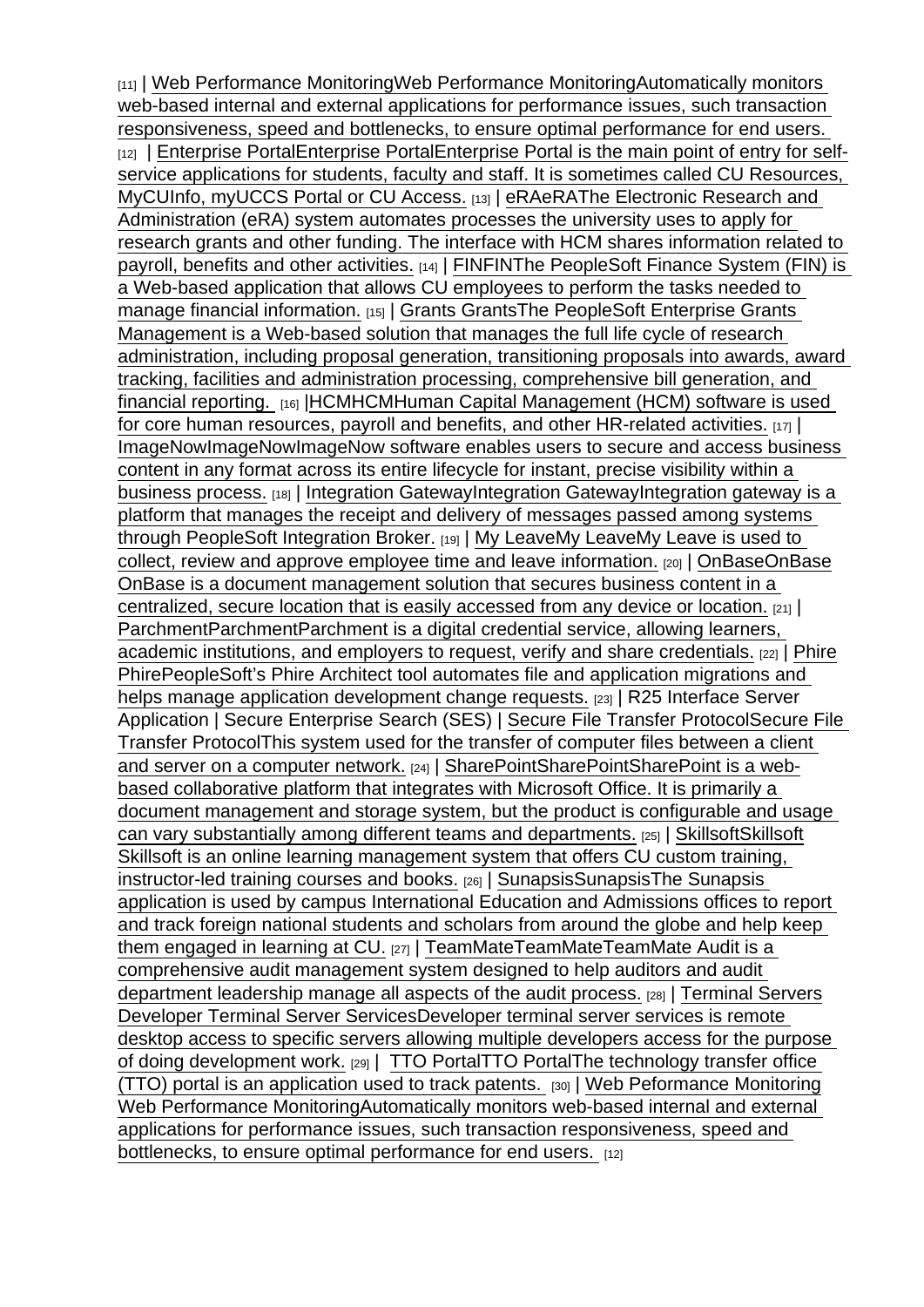Not sure if you use these systems? Visit the [UIS Glossary](https://www.cu.edu/uis/maintenance-matters-blog/glossary) [31] for details on each application.

All production services will be available. Production services are systems with real-time data that is available to students, staff and faculty.

Thank you for your cooperation as we complete this necessary maintenance work. Please reach out to UIS Communications with questions at uiscommunications  $@cu.edu$  [32].

## Upcoming maintenance

- See the [Business Calendar](https://sp.cu.edu/UIS/Lists/Business Calendar/calendar.aspx) [33] for future maintenance window dates and times.
- Visit the [UIS Maintenance Matters Blog](https://www.cu.edu/blog/uis-service-alerts) [34] for details on upcoming maintenance and how it affects you.

[non-production](https://www.cu.edu/blog/maintenance-matters/tag/non-production) [35]

Display Title:

UIS maintenance for Nov. 5 on non-production testing and development environments Send email when Published:

Yes

Source URL: https://www.cu.edu/blog/maintenance-matters/uis-maintenance-nov-5-non-productiontesting-and-development-environments

Links

[1] https://www.cu.edu/blog/maintenance-matters/uis-maintenance-nov-5-non-production-testing-anddevelopment-environments

[2] https://www.cu.edu/blog/maintenance-matters/author/28671

[3] https://www.cu.edu/uis-glossary/campus-solutions

[4] https://www.cu.edu/uis-glossary/campus-solutions-mobile-application

[5] https://www.cu.edu/uis-glossary/cherwell

[6] https://www.cu.edu/uis-glossary/central-information-warehouse-ciw

[7] https://www.cu.edu/uis-glossary/concur

[8] https://www.cu.edu/uis-glossary/constituent-relationship-management-crm

[9] https://www.cu.edu/uis-glossary/cu-data

[10] https://www.cu.edu/uis-glossary/cu-marketplace

[11] https://www.cu.edu/uis-glossary/degree-audit-and-transfer-credit-datc

[12] https://www.cu.edu/uis-glossary/web-performance-monitoring

[13] https://www.cu.edu/uis-glossary/enterprise-portal

[14] https://www.cu.edu/uis-glossary/era

[15] https://www.cu.edu/uis-glossary/fin

[16] https://www.cu.edu/uis-glossary/grants

[17] https://www.cu.edu/uis-glossary/hcm

[18] https://www.cu.edu/uis-glossary/imagenow

[19] https://www.cu.edu/uis-glossary/integration-gateway

[20] https://www.cu.edu/uis-glossary/my-leave

[21] https://www.cu.edu/uis-glossary/onbase

[22] https://www.cu.edu/uis-glossary/parchment

[23] https://www.cu.edu/uis-glossary/phire

[24] https://www.cu.edu/uis-glossary/secure-file-transfer-protocol

[25] https://www.cu.edu/uis-glossary/sharepoint

[26] https://www.cu.edu/uis-glossary/skillsoft

[27] https://www.cu.edu/uis-glossary/sunapsis

[28] https://www.cu.edu/uis-glossary/teammate